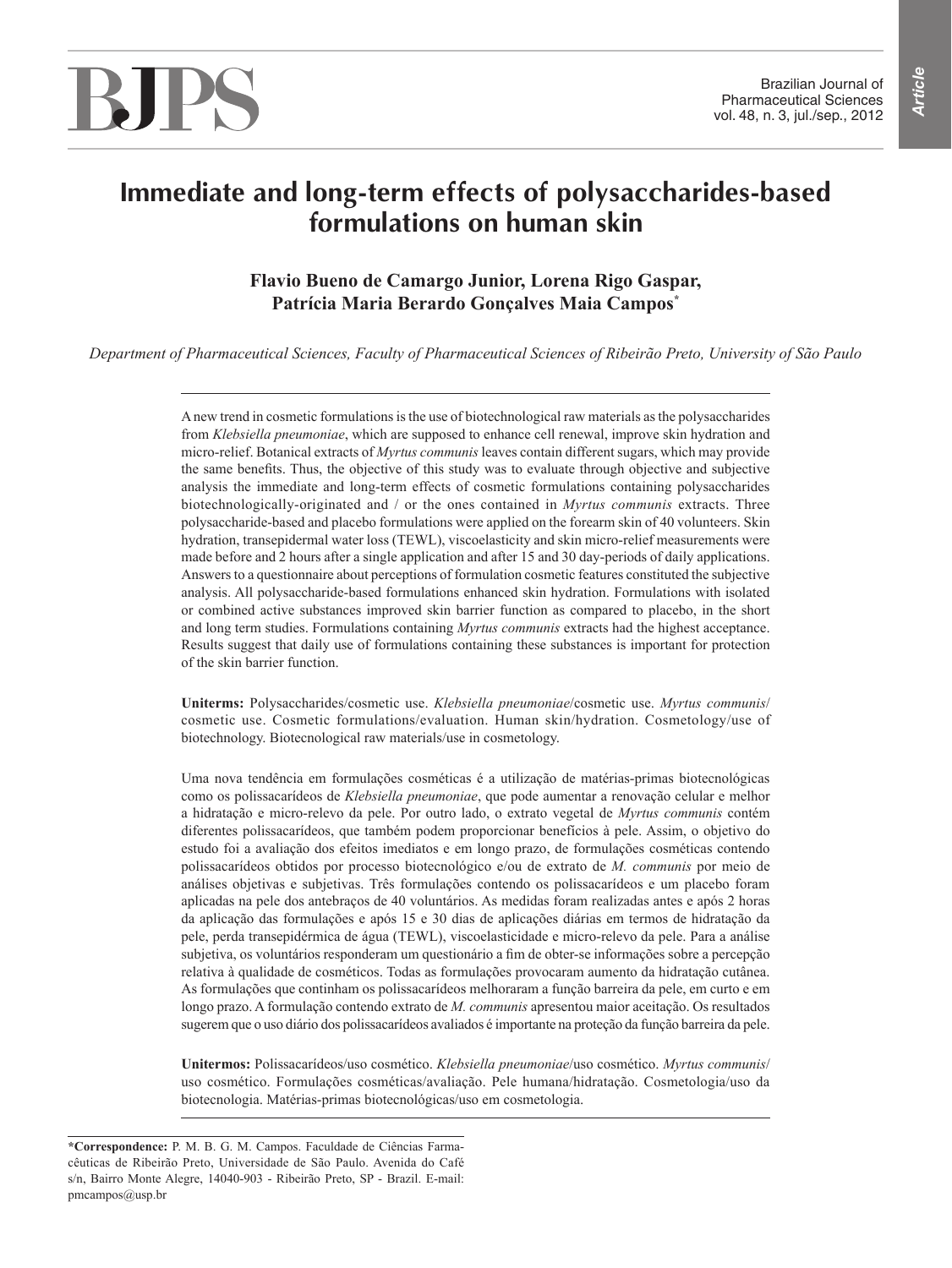# **INTRODUCTION**

The use of cosmeceuticals as skin cleansers, moisturizers and sunscreens is well established. Recently a new class of products has been gaining popularity in skin care regimens as adjuvants against inflammatory disorders and skin aging. New substances and technologies are being introduced mainly with anti-aging objectives. However there have been few studies with high methodological quality to support the claimed effects (Hashizume, 2004; Draelos, 2008).

One of the new tendencies in cosmeceuticals formulations is the use of biotechnological raw materials like polysaccharides. Those produced by *Klebsiella pneumoniae* and their derivatives are outstanding due to suggestive effects in skin water content and micro-relief improvement, as well as in the stimulation of cell renewal and glycosaminoglycan biosynthesis(Robert *et al.*, 2003; Isnard *et al*., 2004).

*Myrtus communis* extracts have traditionally been used as antiseptic agents. Its leaves are rich in flavonoids, especially myricetin glycosides, and hydrolyzed extracts contain different sugars such as galacturonic acid, rhamnose, galactose, glucose, xylose and fructose (Appendio *et al*., 2006; Montoro *et al*., 2006). *In vitro* studies have shown that *Myrtus communis* hydrolyzed extracts reduce collagen glycation as a biological activity and may also interfere in intercellular communication. These properties may induce caveolins gene expression in senescent cells as a response to the accumulation of glycation products (Pageon *et al*., 2007), which in turn may enhance epidermal cell proliferation (Park *et al*., 2000) and skin barrier function (Sando *et al*., 2003). Preservation of water content of the epidermis is also essential for the skin barrier function.

*In* vitro studies indicate that the effect of caveolins in collagen glycation and enhanced fibroblast apoptosis is probably one of the mechanisms involved in human skin aging (Alikhani *et al.*, 2005). The presence of advanced glycation end (AGEs) products is a well-known predictor of complications in chronic diabetes (Meerwaldt *et al*., 2005). Best studied and most important factors that are involved in chronological skin aging, photoaging, pre-malignant and malignant lesions development are: telomeres shortening and rupture (Yaar *et al.*, 2002), generation of reactive oxygen species (ROS) and chronic, uncontrolled sun exposure [ultra-violet (UV) and infrared radiations (IR)], leading to DNA mutation and degradation of the extracelullar dermal matrix (Fisher *et al*., 2002; Schieke, Schroeder, Krutmann, 2003; Rabe *et al*., 2006).

 An evidence-based treatment for chronological skin aging and photoaging is the long-term use of topical retinoids, mainly 0.05% tretinoin (Kang *et al*., 2005; Rabe *et al.*, 2006; Sing *et al.,*2006). However, many other strategies have been proposed against photoaging like sun protection as a primary prevention, topical and oral antioxidants, growth factors and cosmetic procedures (Rabe *et al*., 2006). A combined therapy should be the ideal strategy as photoaging is considered a superposition of UV and IR effects over chronological aging. Additionally, it is well known that skin hydration and cutaneous barrier improvement are essential to epidermal homeostasis and differentiation and to the control of side effects in antiaging treatments (Draelos, Ertel, Berge, 2006; Short *et al.*, 2007).

If polysaccharides may benefit human skin by acting to ameliorate the above mentioned conditions is a question still to be answered since few clinical trials have been conducted (Robert *et al*., 2005). It is important to determine the *in vivo* efficacy of formulations by biophysical and skin image techniques as an objective evaluation possibly completed by volunteers' information as a subjective analysis (Robert *et al.,* 2005; Dal'belo, Gaspar, Maia Campos, 2006). Based on positive immediate effects and volunteer acceptance it is possible to speculate on the efficacy of prolonged use.

The aim of this study was to evaluate immediate and long-term effects of cosmetic formulations containing biotechnologically –originated polysaccharides and/or *Myrtus communis* hydrolyzed extracts on skin hydration and barrier function.

# **MATERIAL AND METHODS**

#### **Formulations**

The basic gel formulations were made of hydrophilic acrylate polymer with carboxylic acid groups and methylphenyl polysiloxane (a silicone micro emulsion, Net FS, Nikko Chemycals), and also contained propyleneglycol, glycerin (humectants), phenoxyethanol and parabens (preservatives), dimethicone and dimethicone crosspolymer, cyclopentasiloxane (silicones), BHT and EDTA (antioxidants). The formulation was also used as control or placebo. The experimental formulations were supplemented with 10% of polysaccharides of biotechnological origin (formulation A) or 3% *Myrtus communis* hydrolyzed extract (formulation B) or a combination of both (formulation C). The radiation-sterilized polysaccharides were produced by a non-pathogenic strain of *Klebsiella pneumoniae* and have an apparent average molecular weight of about 40 kDa (Péterszegi *et al.*, 2003).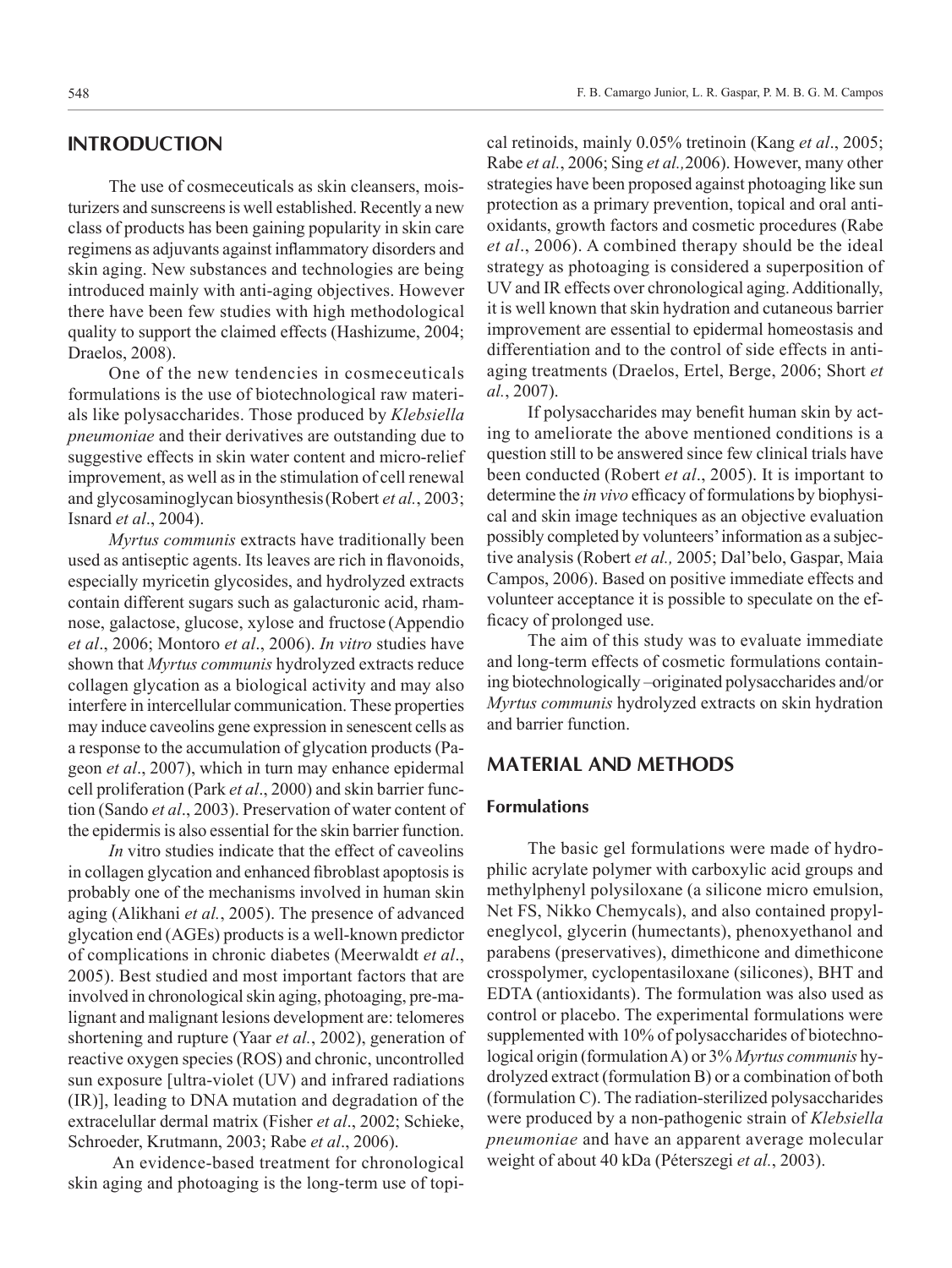#### **Subjects**

The study, approved by the Institutional Ethics Committee from Faculty of Pharmaceutical Sciences of Ribeirão Preto, University of Sao Paulo, involved 40 healthy female subjects, who signed informed consents. They were students from the University, 18 to 25 years old. The exclusion criteria were: presence of any dermatitis and/or other skin or allergic diseases and smokers. Volunteers were instructed not to apply any topical products such as moisturizers and sunscreens to the test sites for 2 weeks before and during the study.

#### **Objective analysis**

Formulations were applied on the forearm skin of volunteers by using non-invasive methods The analysis of skin conditions were performed before (baseline values) and two hours after a single application and after 15 and 30 day-periods of daily applications. The evaluated parameters were: skin hydration or stratum corneum water content, transepidermal water loss (TEWL), viscoelasticity and skin micro-relief by profilometry (Dobrev, 2000; Dal'belo, Gaspar, Maia Campos, 2006).

Skin hydration was evaluated by a capacitance method (Corneometer CM 825). The device determines water content of superficial epidermal layers, down to a depth of 0.1 mm, in values expressed in arbitrary units (Dal'belo, Gaspar, Maia Campos, 2006). The TEWL is correlated to skin barrier function; it is determined by an evaporimeter (Tewameter TM 210) and the results are registered in g/m2 .h during 2 minutes after probe equilibration on the skin for 30s (Dal'belo, Gaspar, Maia Campos, 2006).

Skin viscoelastic properties were evaluated by suction followed by measurements of the consequent skin deformation (Cutometer SEM 575). The instrument consists of a microprocessor-regulated pneumatic system which applies suction through a 2mm circular opening in the handheld probe. Each measurement is a result of 5 consecutive cycles of 2s-suction followed by 2s-relaxation periods. The suction load was 450 mbars. The viscolelastic / elastic distension ratio (Uv/Ue) was analyzed (Dobrev, 2000).

Skin micro-relief parameters were evaluated by the Visioscan VC 98, which is a special, high resolution UV-A light video camera developed to analyze skin surface directly and by the Surface Evaluation of the Living Skin (SELS) method. The images show skin structure and the dryness degree. The grey level image distribution is used to evaluate the following parameters: skin roughness (Rt), skin smoothness ( $SE<sub>sm</sub>$  – proportional to wrinkles width and type) and wrinkles number and width  $(Se<sub>w</sub>)$  (Dobrev, 2007).

All devices were from Courage & Khazaka, Electronic GmbH, Khöln, Germany. The measurements were performed after the volunteers were acclimatized for 30 minutes under standard conditions (21-22 ºC and 45-55% humidity).

#### **Subjective analysis (sensorial properties)**

The study subjects were asked to answer a questionnaire on their sense and perception concerning the following cosmetic qualities: clammy feeling, spreadability and skin feeling just after the application. Five minutes latter they were asked to evaluate the skin appearance, moisturization, smoothness, brightness, texture and to answer about purchase intentions.

#### **Statistical analysis**

The non-parametric Friedman test was used for the statistical analysis of experimental data, which showed a non-Gaussian distribution. Differences were considered significant with p value  $\leq 0.05$ .

# **RESULTS**

# **Objective analysis**

The results for all parameters determined by biophysical techniques are represented in Figures1, 2, 3 and 4. They suggest the following observations:

- enhancement of stratum corneum hydration with all formulations studied (immediate and long term effects) (Figures 1.I and 2.I);
- TEWL reduction (immediate and long term effects), which may indicate an improved protection of the skin barrier function, only with formulations containing polysaccharides (A, B and C) (Figure 1.II and 2.II) and
- No significant alterations on skin parameters related to viscoelastic / elastic ratio and micro-relief after 2 hours (immediate effects) (Figure 3.I, II and.III) and after 15 and 30 days (long term effects) (Figure 4I, II, and III). However some images (Figure 5) showed a tendency in the improvement on micro-relief parameters that was not considered statistically significant.

#### **Subjective analysis (sensorial properties)**

The data obtained by subjective evaluation (Figure 6) allowed the following observations: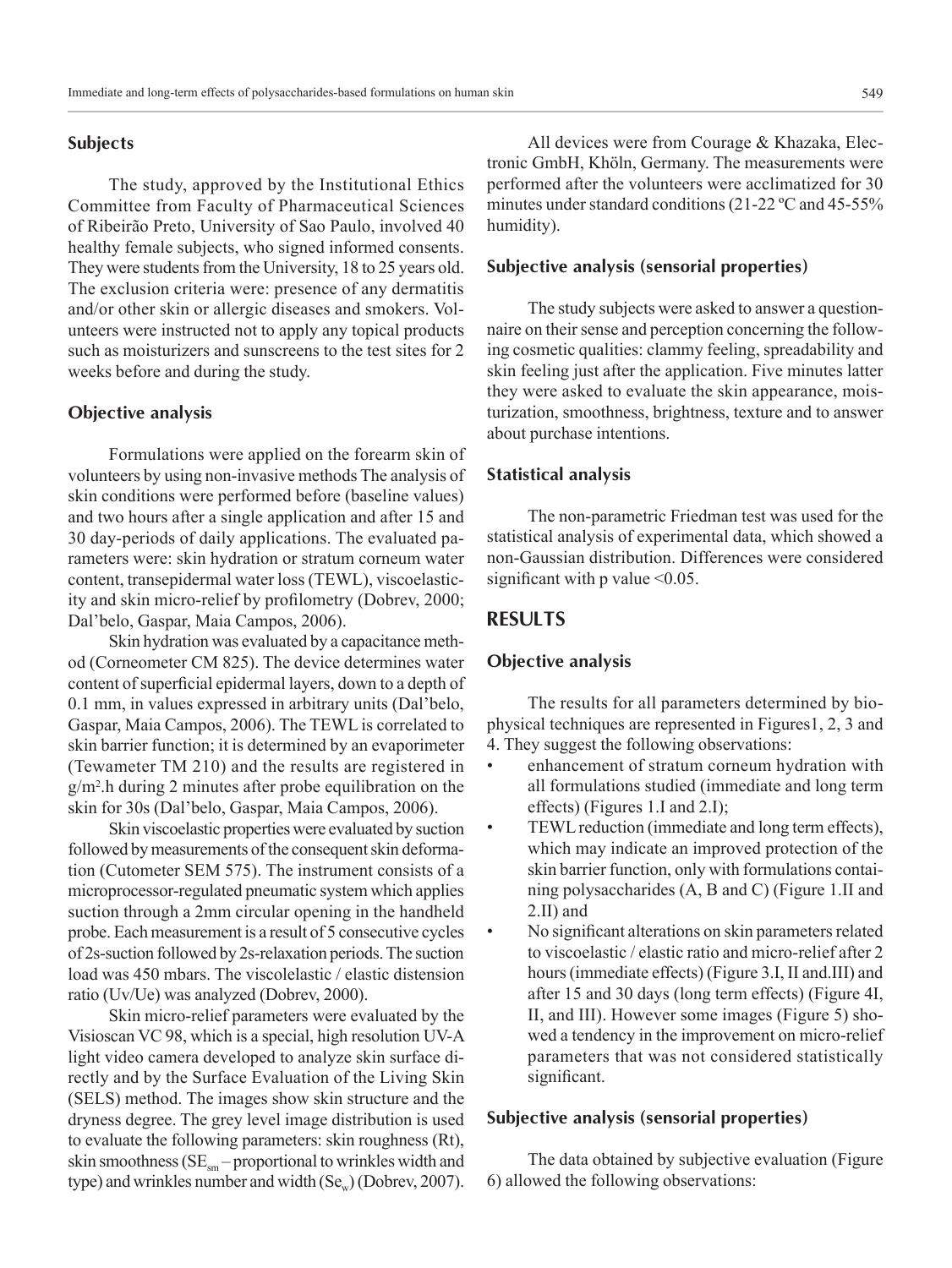

\*Significantly different from the baseline values ( $p < 0.01$ )

**FIGURE 1** - Stratum corneum water content (I) and transepidermal water loss / TEWL (II) on volunteers forearm skin before (baseline values) and 2 hours (immediate effects) after the application of the formulations: control, 10% polysaccharides obtained by biotechnological process (A), 3% hydrolyzed *Myrtus communis* extract (B) and combination of both products (C).



\*Significantly different from the baseline values ( $p < 0.01$ )

**FIGURE 2** - Stratum corneum water content (I) and transepidermal water loss / TEWL (II) on volunteers forearm skin before (baseline values) and 15 and 30 days (long-term effects) after the application of the formulations: control, 10% polysaccharides obtained by biotechnological process (A), 3% hydrolyzed *Myrtus communis* extract (B) and combination of both products (C).

- formulation B presented the highest degree of acceptance, showing the best sensorial attributes regarding spreadability and skin appearance (Figure 6.I), skin feeling just after the application (Figure 6.II) and purchase intention (Figure 6.III) and
- the remaining sensorial attributes were not considered significant; however formulation B presented a tendency to a higher degree of acceptance regarding skin hydration (Figure 6.IV).

#### **DISCUSSION**

The present study demonstrated that all formula-

tions studied provoked an enhancement of skin moisture and that only the formulations containing technologically originated polysaccharides or hydrolyzed extracts of Myrtus communis improved skin barrier function.

Thus, polysaccharides-based formulations induced a TEWL reduction which suggests that the daily use of these substances is important to protect the skin barrier function, since immediate effects observed in the short term study were confirmed in long term evaluations. It is known that maintenance of the cutaneous barrier is essential to normal skin and that it improves results of dermatological treatments and maintains skin homeostasis(Dobrev, 2007).

Galacturonans, the main polysaccharides of hydro-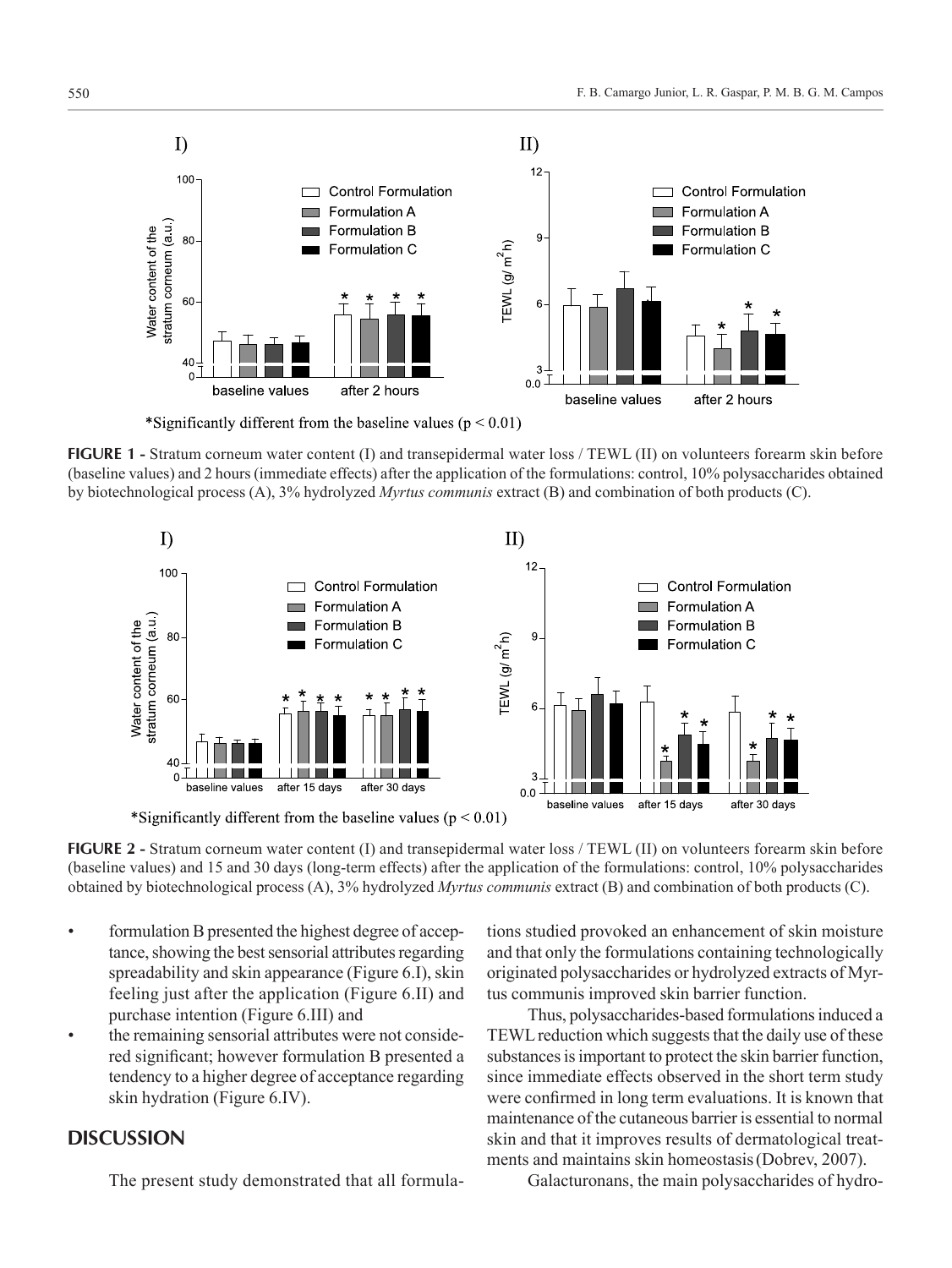lyzed *Myrtus communis* extract, are polymers formed by units of galacturonic acid that form gels in the presence of water. Enhancement of skin firmness (tensile strength)



**FIGURE 3 -** Viscoelastic / elastic distension ratio (Uv/Ue) (I) skin roughness (Rt) (II) and skin smoothness ( $SE<sub>cm</sub>$ ) (III) on volunteers forearm skin before (baseline values) and 2 hours (immediate effects) after the application of the formulations: control, 10% polysaccharides obtained by biotechnological process (A), 3% hydrolyzed *Myrtus communis* extract (B) and combination of both products (C).

is related to galacturonans film formation.

Some skin tightening may also be produced by surface deposition of certain film-forming actives, including



**FIGURE 4 -** Viscoelastic/elastic distension ratio (Uv/Ue) (I), skin roughness (Rt) (II) and skin smoothness ( $SE<sub>cm</sub>$ ) (III) on volunteers forearm skin before (baseline values) and 15 and 30 days (long-term effects) after the application of the formulations: control, 10% polysaccharides obtained by biotechnological process (A), 3% hydrolyzed *Myrtus communis* extract (B) and combination of both products(C).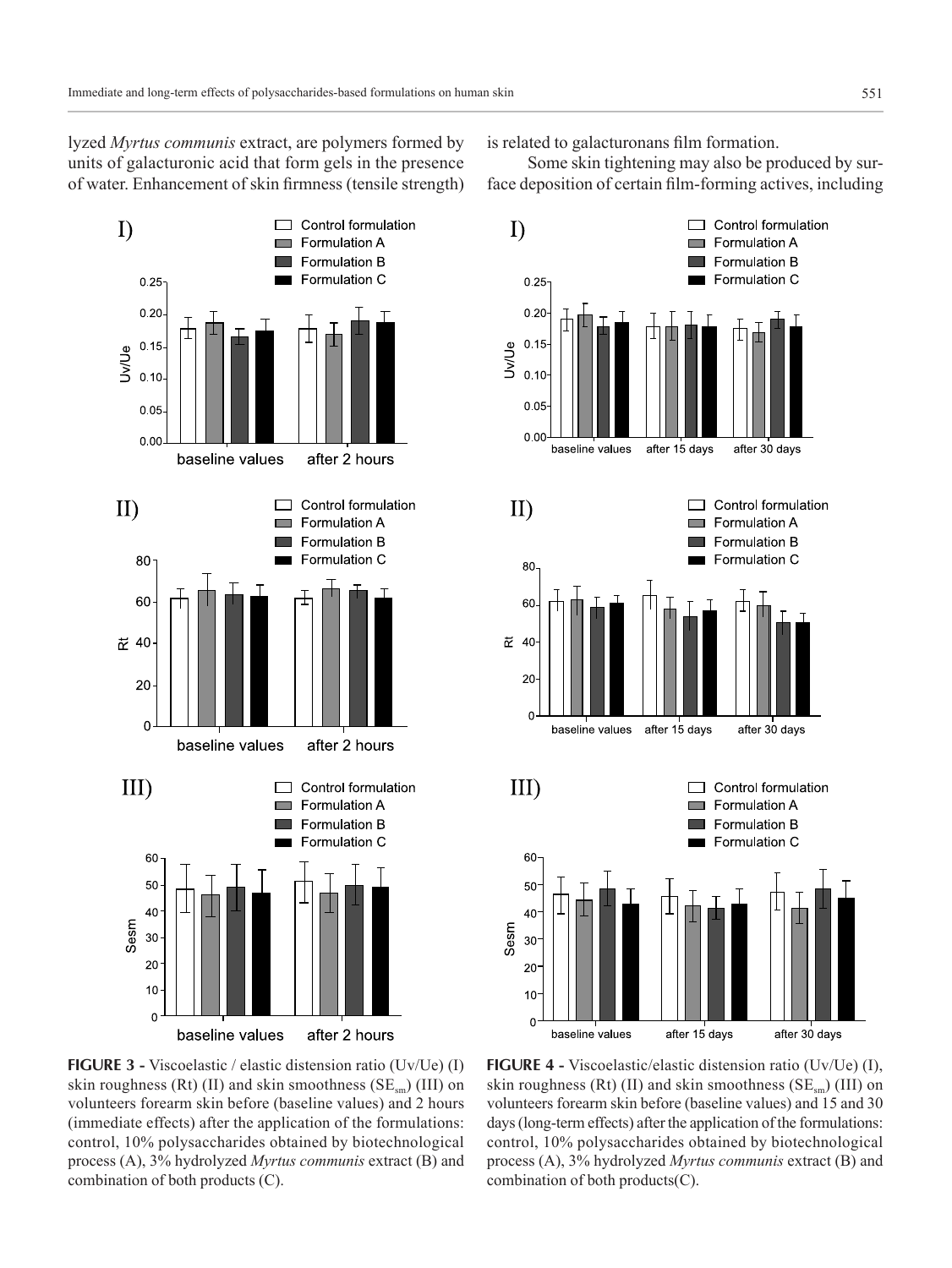

**FIGURE 5 -** Skin surface evaluation (skin micro-relief). Surface of the skin of a volunteer who applied formulation B before **(A)**  and after **(B)** 30 days of application and of a volunteer who applied formulation C before **(C)** and after **(D)** 30 days of application. Skin surface was evaluated by Visioscan® VC98 software.

proteins, polysaccharides, and polymers (Kligman, Papa, 1965; Gillon *et al.*, 1999).

The moisturizing effects could, in addition, reduce the irritant effects of anti-aging treatments such as the ones with retinoids. These TEWL is enhanced during cell renewal (Rieger, 2000) and the use of moisturizing substances to protect the skin is very important to keep it in good conditions.

The products used in the study did not significantly affect the hydration of deeper skin cell layers as demonstrated by the lack of alterations on the skin viscoelastic/ elastic ratio and skin micro-relief (Dobrev, 2000).

The vehicle formulation supplemented with 3% hydrolyzed *M. communis* extract had the highest degree of acceptance, according to the sensorial analysis. It showed the best sensorial profile as well as higher efficacy on subjective evaluation as compared to placebo and formulations with 10% polysaccharides obtained by biotechnological processes combined or not with 3% hydrolyzed *M. communis* extract.

It is considered that clinical results are relevant and confirm other observations concerning efficacy of different moisturizing formulations(Wiedersberg, Leopold, Guy, 2009). Indeed, the immediate and long-term positive effects observed in objective and subjective evaluations in this study confirm that continuous use may improve skin conditions regarding hydration, TEWL and skin barrier function (Dal'belo, Gaspar, Maia Campos, 2006; Dobrev, 2007). The polysaccharides in cosmeceutical products may be helpful for daily skin care, after cosmetic procedures and as adjuvant in dermatological therapy regimens(Kikuchi, Tagami, 2008), since this film forming effect could enhance patient compliance and acceptance of therapy.

In conclusion, this investigation showed the clinical immediate and long-term skin effects of polysaccharidesbased formulations, which resulted in TEWL reduction. In addition, the daily use of these substances is very important to protect the skin barrier function, since immediate effects observed in the short term study were confirmed in the long term evaluation.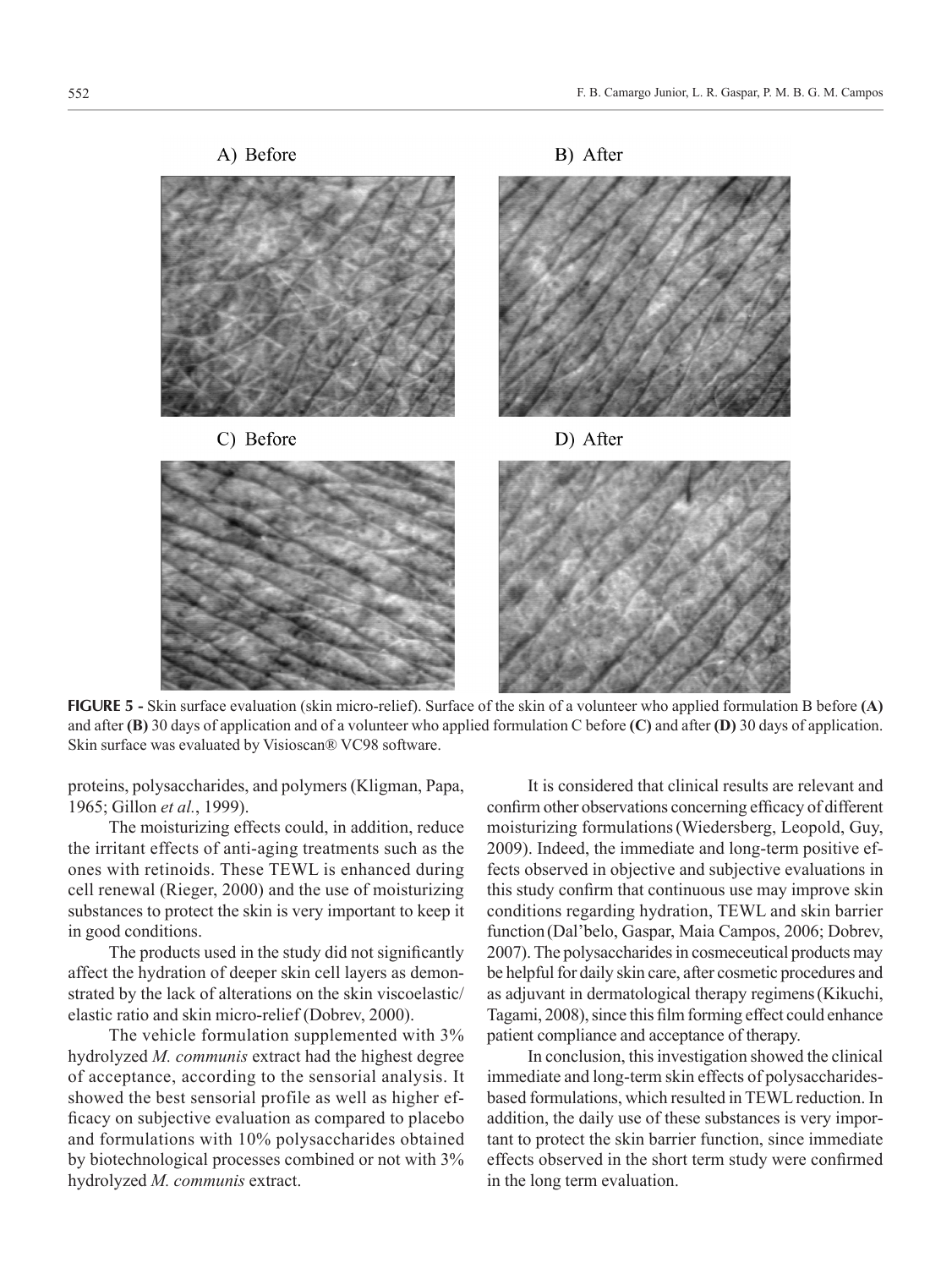

**FIGURE 6** - Spreadability and overall skin appearance (I), skin feeling just after the application (II), purchase intention (III) and hydration (IV) after the application of the formulations: control, 10% polysaccharides obtained by biotechnological process (A), 3% hydrolyzed *Myrtus communis* extract (B) and combination of both products (C).

# **REFERENCES**

- ALIKHANI, Z.; ALIKHANI, M.; BOYD, C.M.; NAGAO, K.; TRACKMAN, P.C.; GRAVES, D.T. Advanced glycation end products enhance expression of pro-apoptotic genes and stimulate fibroblast apoptosis through cytoplasmic and mitochondrial pathways. *J. Biol. Chem.*, v.280, p.12087- 12095, 2005.
- APPENDINO, G.; MAXIA, L.; BETTONI, P.; LOCATELLI, M.; VALDIVIA, C.; BALLERO, M.; STAVRI, M.; GIBBONS, S.; STERNER, O. Antibacterial galloylated alkylphloroglucinol glucosides from myrtle (*Myrtus communis*). *J. Nat. Prod.*, v.69, p.251-254, 2006.
- BRAZZELLI, V.; BERARDESCA, E.; RONA, C.; BORRONI, G. The influence of a non-occlusive bi-layer composite membrane on skin barrier properties: a non-invasive evaluation with a right-left intra-individual pre/post comparison study. *Skin Pharmacol. Physiol.*, v.21, p.50- 55, 2008.
- AL'BELO, S.E.; GASPAR, L.R.; MAIA CAMPOS, P.M.B. Moisturizing effect of cosmetic formulations containing *Aloe vera* extract in different concentrations assessed by skin bioengineering techniques. *Skin Res. Technol.*, v.12, p.241-246, 2006.
- DOBREV, H. Use of cutometer to assess epidermal hydration. *Skin Res. Technol.*, v.6, p.239-244, 2000.
- DOBREV, H. Evaluation of dry skin: a comparison between visual score, corneometry and image analysis. In: CONGRESS OF THE EUROPEAN ACADEMY OF DERMATOLOGY & VENEREOLOGY (EADV), 16, Vienna, 2007. *Abstracts.* Vienna, 2007.
- DRAELOS, Z.D.; ERTEL, K.D.; BERGE, C.A. Facilitating facial retinization through barrier improvement. *Cutis*, v.78, p.275-281, 2006.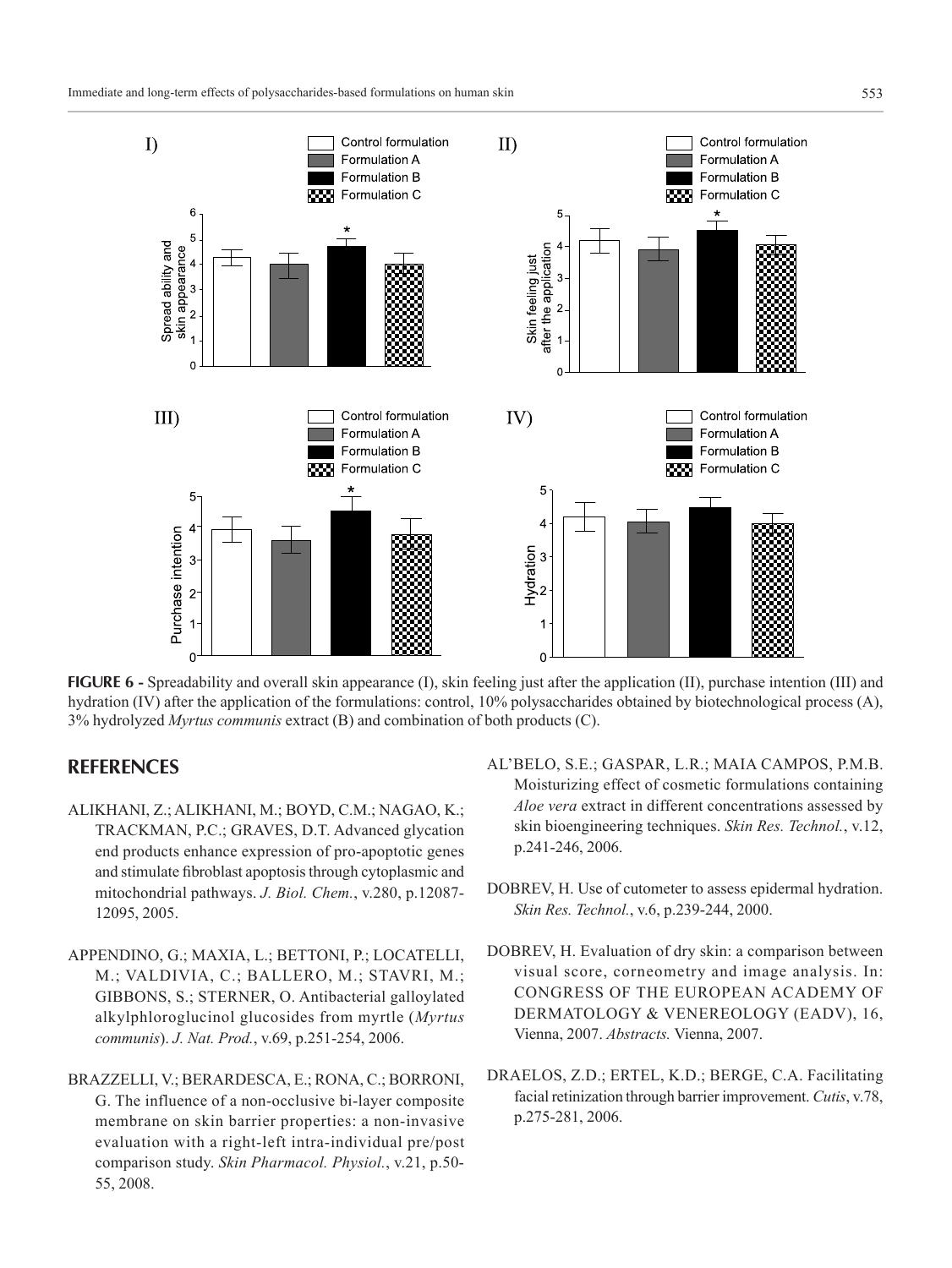- DRAELOS, Z.D. The cosmeceutical realm. *Clin. Dermatol.*, v.26, p.627-632, 2008.
- FISHER, G.J.; KANG, S.; VARANI, J.; BATA-CSORGO, Z.; WAN, Y.; DATTA, S.; VOORHEES, J.J. Mechanisms of photoaging and chronological skin aging. *Arch. Dermatol.*, v.138, p.1462-70, 2002.
- GILLON, V.; PERIE, G.; FREIS, O.; PAULY, M.; PAULY, G. New active ingredients with cutaneous tightening effect. In: BOND, S.; CAINE, M. *Cosmetics and toiletries manufacturing worldwide*. United Kingdom: Aston Publishing Group, 1999. p.22-31.
- HASHIZUME, H. Skin aging and dry skin. *J. Dermatol.*, v.31, p.603-609, 2004.
- ISNARD, N.; FODIL-BOURAHLA, I.; ROBERT, A.M.; ROBERT, L. Pharmacology of skin aging. Stimulation of glycosaminoglycan biosynthesis by L-fucose and fucoserich polysaccharides, effect of *in vitro* aging of fibroblasts. *Biomed. Pharmacother.*, v.58, p.202-204, 2004.
- KANG, S.; BERGFELD, W.; GOTTLIEB, A.B.; HICKMAN, J.; HUMENIUK, J.; KEMPERS, S.; LEBWOHL, M.; LOWE, N.; MCMICHAEL, A.; MILBAUER, J.; PHILLIPS, T.; POWERS, J.; RODRIGUEZ, D.; SAVIN, R.; SHAVIN, J.; SHERER, D.; SILVIS, N.; WEINSTEIN, R.; WEISS, J.; HAMMERBERG, C.; FISHER. G.J.; NIGHLAND, M.; GROSSMAN, R.; NYIRADY, J. Long-term efficacy and safety of tretinoin emollient cream 0.05% in the treatment of photodamaged facial skin. *Am. J. Clin. Dermatol.*, v.6, p.245-253, 2005.
- KIKUCHI, K.; TAGAMI, H. Noninvasive biophysical assessments of the efficacy of a moisturizing cosmetic cream base for patients with atopic dermatitis during different seasons. *Br. J. Dermatol.*, v.158, p.969-978, 2008.
- KLIGMAN, A.M.; PAPA, C.M.; Albumin as an anti-wrinkling cosmetic. *J. Soc. Cosmet. Chem.*, v.16, p.557-562, 1965.
- MEERWALDT, R.; HARTOG, J.W.; GRASFF, R.; HUISMAN, R.J.; LINKS, T.P.; DEN HOLLANDER, N.C.; THORPE, S.R.; BAYNES, J.W.; NAVIS, G.; GANS R.O.B.; SMIT, A.J. Skin autofluorescence, a measure of cumulative metabolic stress and advanced glycation end products, predicts mortality in hemodialysis patients. *J. Am. Soc. Nephrol.*, v.16, p.3687-3693, 2005.
- MONTORO, P.; TUBEROSO, C.I.; PIACENTE, S.; PERRONE, A.; DE FEO, V.; CABRAS, P.; PIZZA, C. Stability and antioxidant activity of polyphenols in extracts of *Myrtus communis* berries used for the preparation of myrtle liqueur. *J. Pharm. Biomed. Anal.*, v.41, p.1614-16149, 2006.
- PAGEON, H.; BAKALA, H.; MONNIER, V.M.; ASSELINEAU, D. Collagen glycation triggers the formation of aged skin *in vitro*. *Eur. J. Dermatol.*, v.17, p.12-20, 2007.
- PARK, W.Y.; PARK, J.S.; CHO, K.A.; KIM, D.; KO, Y.G.; SEO, I.; PARK, S.C. Up regulation of caveolin attenuates epidermal growth factor signaling in senescent cells. *J. Biol. Chem.*, v.275, p.20847-2052, 2000.
- PÉTERSZEGI, G.; ISNARD, N.; ROBERT, A.M.; ROBERT, L. Studies on skin aging. Preparation and properties of fucose-rich oligo- and polysaccharides. Effect on fibroblast proliferation and survival. *Biomed. Pharmacother*., v.57, n.5-6, p.187-194, 2003.
- RABE, J.H.; MAMELAK, A.J.; MCELGUNN, P.J.S.; MORISON, W.L.; SAUDER, D.N. Photoaging: mechanisms and repair. *J. Am. Acad. Dermatol.*, v.55, p.1-19., 2006.
- RIEGER, M.M. Skin. In:\_\_ *Harry's cosmeticology*. 8.ed. New York: Chemical Publishing, 2000. p.3-38.
- ROBERT, C.; ROBERT, A.M.; ROBERT, L. Effect of a fucoserich polysaccharide preparation on the age-dependent evolution of the skin surface micro-relief. *Pathol. Biol.*, v.51, p.586-90, 2003.
- ROBERT, C.; ROBERT, A.M.; ROBERT, L. Effect of a preparation containing a fucose-rich polysaccharide on periorbital wrinkles of human voluntaries. *Skin Res. Technol.*, v.11, p.47-52, 2005.
- SANDO, G.N.; ZHU, H.; WEIS, J.M.; RICHMAN, J.T.; WERTZ, P.W.; MADISON, K.C. Caveolin expression and localization in human keratinocytes suggest a role in lamellar granule biogenesis. *J. Invest. Dermatol.*, v.120, p.531-541, 2003.
- SCHIEKE, S.M.; SCHROEDER, P.; KRUTMANN, J. Cutaneous effects of infrared radiation: from clinical observations to molecular response mechanisms. *Photodermatol. Photoimmunol. Photomed.*, v.19, p.228- 234, 2003.